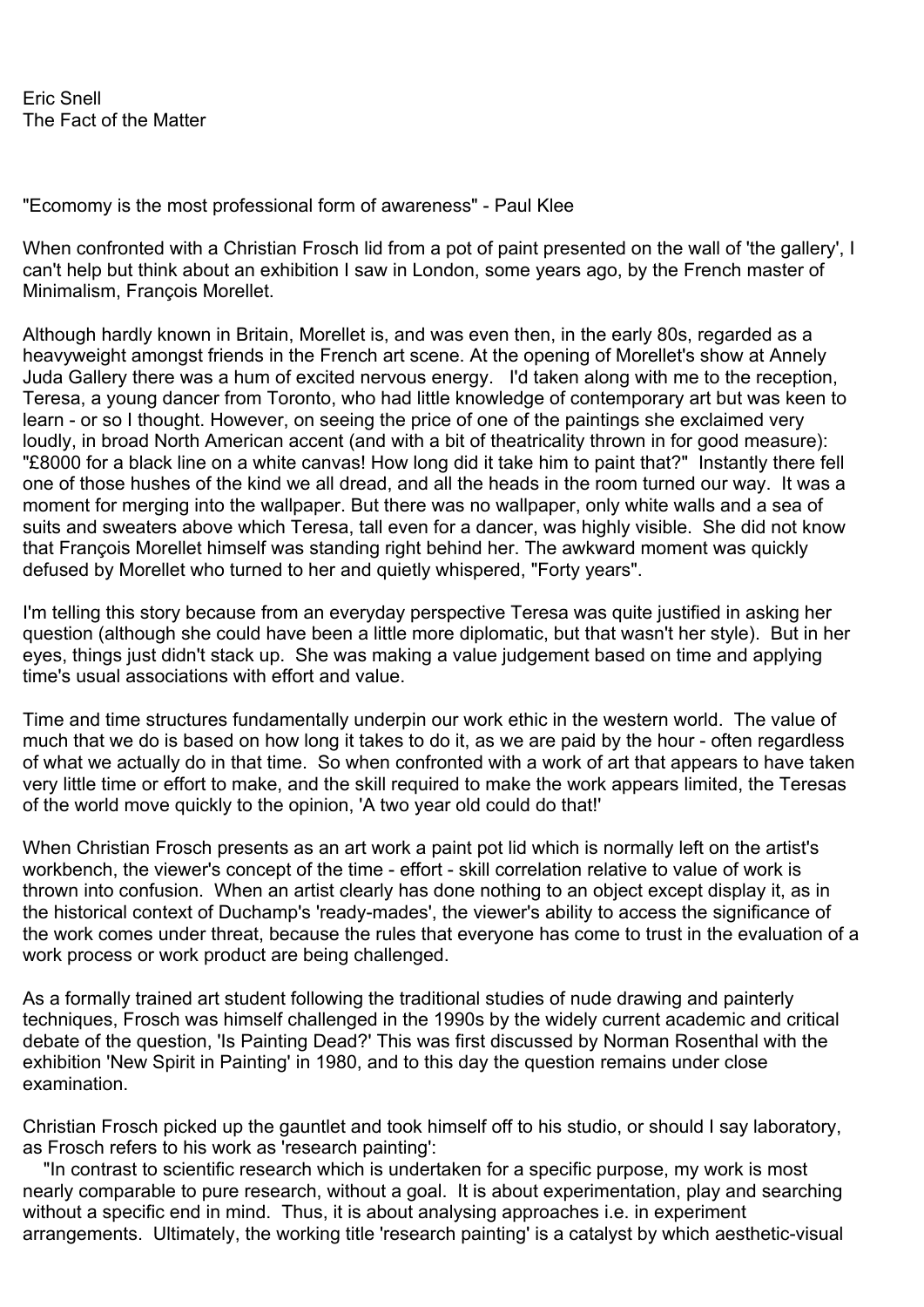results are achieved. In this sense, the studio increasingly develops into a laboratory. Finding new concepts where initial experiments determine new work areas.

In this work the process is the product. Frosch has used paint in a variety of ways, including various glass works, where he takes one sample of acrylic paint and presses it between two panes of glass:

'The paint dries and holds the glass panes together.... In the course of time, the colour undergoes a process of change which cannot be influenced. I do not know how the paint dries, nor do I know when the process is completed.'

Another research series was the oil painting on paper.

'In this series of so-called 'colour wipes', I apply oil colour to a glass pane and wipe it with a piece of paper...... The oil in the colour undergoes a process of change - it is absorbed. This is reminiscent of a process used in science (paper chromatography), in which single components of a substance become separated because they are transported at various speeds. Thus, time makes differences visible....... The trace of oil becomes a trace of time'.

Effectively, Frosch is addressing the question, can anyone say anything new in painting that hasn't been said before? This question takes us into a new area of discussion. New reference points have to be discovered - and we don't have to look beyond Klee's statement on economy.

Frosch is in his element with the simple - he strives for economy. But 'simple' most not be confused with 'easy'. Nothing is easy when it hasn't been done before. When Pollock broke new ground with his splash and drip painting it was a radical point of departure, but once done then of course it looks all too easy. Frosch is an artist who works with paint in new way. He makes paintings but he is not a painter. He is interested in the material itself. Unlike Pollock however, he allows himself no control over the outcome.

Constantly testing and re-examining the same problem time and time again with the idea of finding new solutions in otherwise uncharted territories, he claims, and he is right, that the inside of a lid from a pot of paint is a painting. It is material on a surface.

In many ways Christian Frosch is the Jason Martin of Germany, but without the trimmings. Frosch is more rigorous, there is no attempt to prettify, no attempt to make a painting. What happens happens - the painting makes itself. For example, in Guernsey Frosch is working on a new series called 'Interdeck'. Interdeck is the name given to a type of boat lacquer. This nautical link is in keeping with the spirit of an island residency.

There are only five colours in the Interdeck range so the length of the series is self-determining. One colour is sandwiched between two wooden panels and oozes out from the sides like honey from slices of bread. The boards are hung horizontally and left. After a period of time, the weight of the lower panel overrides the surface tension and the panels separate. The experiment has taken place. This process is repeated five times, once for each colour, until the series is complete. Frosch does nothing to the surfaces. They are what they are.

Once dry the two panels are shown as a diptych, one painting in two parts. The process and the presentation unite as the panels in Frosch's arrangement are seen to be inextricably linked, although at first the viewer is not sure how or why. There is a reminder of the image of the two heads in Gregory's seminal work on perception, The Intelligent Eye, where he is discussing the idea of drawing in three-dimensional space and stereoscopic vision and shows a normal photographic image of a face alongside an image of a hollow mask. When viewed through coloured filters the two images fuse to form one three dimensional image. In Frosch's work the images were one before they were separated.